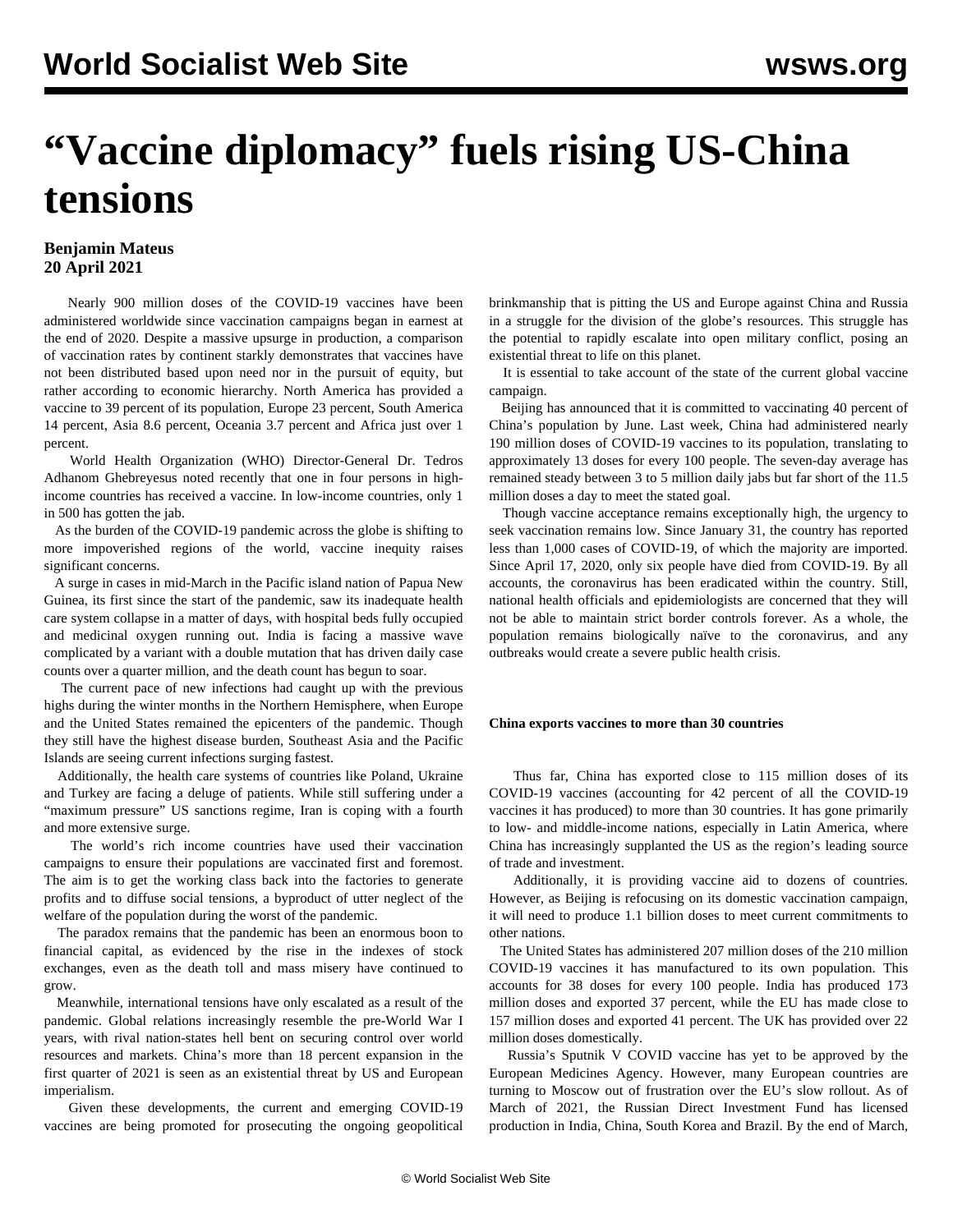Russia had manufactured at least 30 million vaccine doses, and 5 percent were exported.

 By comparison, the WHO-led COVAX facility, created to provide equitable vaccine access to low-income countries, has supplied only 40 million doses to the world's poorest nations and is far from its goal of delivering two billion doses. According to the *Wall Street Journal*, "The COVAX division meant to help countries prepare for vaccine rollouts has received only around \$600 million in contributions, leaving a gap of \$7.3 billion for this year, and the World Bank has committed just \$2 billion of a \$12 billion financing package meant to help countries buy and distribute vaccines and strengthen health systems."

 Due to "incredibly tight" global supplies, Seth Berkley, CEO of the Gavi, the Vaccine Alliance, told Reuters it would be unlikely if the COVAX dose-sharing facility would be able to procure more supplies this year. The ambitious goal of delivering 2 billion doses by the end of 2021 to participating countries, including 92 low-income countries, is severely hampered by lack of funding, vaccine nationalism and export restrictions on supplies.

 These developments are most certainly the consequence of strategies to employ the COVID-19 vaccines as weapons in great power struggles.

 The White House has predicted that the US will reach herd immunity sometime during the mid-summer. It intends to position itself to challenge China's present lead in global vaccine distribution. *Politico* noted back in February that Chinese-made vaccines had "rolled out quicker than COVAX and even European vaccines earmarked for EU countries. China is providing vaccines for 19 African countries, for Serbia, Colombia, and many places in between."

 According to the purportedly independent multimedia organization, the China-Africa Project (CAP), "If the US really wants to make an impact and present a legitimate alternative to Chinese vaccines in places like Africa, it only has about six to nine months left. … China alone, not to mention India, may be able to satisfy much of the demand. Last week, Zheng Zhongwei of the National Health Commission said that Chinese vaccine output in 2021 would reach three billion doses. By the end of next year, that number will rise to five billion. Those are probably conservative estimates. And with local production deals already in place in Africa, the Middle East, and the Americas, Chinese vaccine output will increase even more."

 The high-income nations that are leaving poorer nations in the lurch have primarily taken up the supply of high-priced Pfizer and Moderna vaccines. According to Duke University, rich countries had collared 5.4 billion of the 7.8 billion doses purchased globally. China has positioned itself to fill this gaping void. Its vaccines have used traditional technologies making storage and shipping easy. If the World Health Organization (WHO), which is currently reviewing supporting documentation for COVID-19 vaccines from Sinopharm and Sinovac, provides these products emergency use listing, it will bolster China's global role.

 WHO-Europe vaccination expert, Siddhartha Datta, told journalists, "We are in touch with them to review the dossiers that both vaccine manufacturers have submitted. We will be hearing about a decision on the emergency use listing in April or early May, so please keep an eye on that."

 Currently, the WHO has issued emergency listings only for Pfizer, AstraZeneca, and Johnson & Johnson vaccines. The WHO's emergency listing is a prerequisite for any vaccine manufacturer for purchase by the COVAX facility, which would extend their portfolio of vaccines to deliver shots to poorer countries.

 As Washington has opted to hoard the COVID-19 vaccines for its own needs, the US corporate bourgeois media is working diligently to tarnish China's vaccine initiatives. The language used in its reporting is characterized by unabashed nationalism and anti-Chinese provocations.

 The *Wall Street Journal*, *Washington Post* and *New York Times* have been direct conduits for Washington's anti-Beijing rhetoric. Allies have utilized their press against China as well. Canada's CTV News recently stated, "China and Russia have been using their locally produced COVID-19 vaccines to grow their international soft power by giving doses to desperate countries in order to have more political influence over them." Benjamin Gedan, deputy director of the Latin American program at the Wilson Center in Washington, told CTV News, "It's never encouraging to see the world's largest dictatorships taking most advantage of this diplomatic opportunity."

 On April 5, Secretary of State Antony Blinken announced the appointment of former Obama administration official Gayle Smith as the coordinator of Washington's global COVID-19 response and health security. Smith, who led the US response during the Ebola crisis, was asked to join the Biden administration to coordinate vaccine diplomacy efforts against those pursued by Chinese and Russian authorities.

 In announcing Smith's appointment, Blinken said, "We have a duty to other countries to get the virus under control here in the United States. But soon, the United States will need to step up our work and rise to the occasion worldwide because, again, only by stopping COVID globally will Americans be safe for the long term."

 Aside from its unvarnished appeal to nationalism, Blinken's statement betrays concerns within the US ruling elite over both social tensions within its own borders created by the homicidal response to the pandemic, as well as Washington losing its grip over hearts and minds globally because of its failure to provide significant aid in the fight against the pandemic.

 While vaccine diplomacy serves as an auxiliary of Chinese foreign policy in pursuit of bilateral agreements with poorer nations, China's longterm efforts to produce and distribute its vaccines remain on unsteady footing. It faces similar issues with vaccine supplies as many other manufacturers. Constraints placed by the Biden administration through the Defense Production Act on the export of critical raw materials impede the world's ability to produce COVID-19 vaccines.

 Dave Lawler of *Axios* put it succinctly, "Few countries other than the US have the capacity to manufacture vaccines at scale, and most lack the resources to buy their way to the front of the line for imports. That's led to a scramble for whatever supply is available." Many Latin American nations rely on the limited supplies from China and Russia to begin their vaccination campaigns.

## **CoronaVac efficacy controversy**

 Numerous concerns have been raised regarding the performance of Sinovac's COVID-19 vaccine, CoronaVac. Specifically, data from Brazil in January placed the vaccine's efficacy barely above 50 percent, the threshold needed for regulatory approval. However, recent real world data from Chile, covering 10.5 million people, demonstrated that it was 67 percent effective at preventing symptomatic infections. The data also showed the vaccine to be 85 percent effective in preventing hospitalizations and 89 percent effective in preventing ICU admission. Prevention of death was at 80 percent.

 The Western media, however, has cynically latched onto the low efficacy after a single jab of the two-dose vaccine regimen to besmirch its effectiveness. It should be noted that many in Chile had not heeded public health warnings or comprehended that the completion of the vaccine series was critical to providing maximal benefit and that continued public health measures needed to be implemented, leading many to become infected.